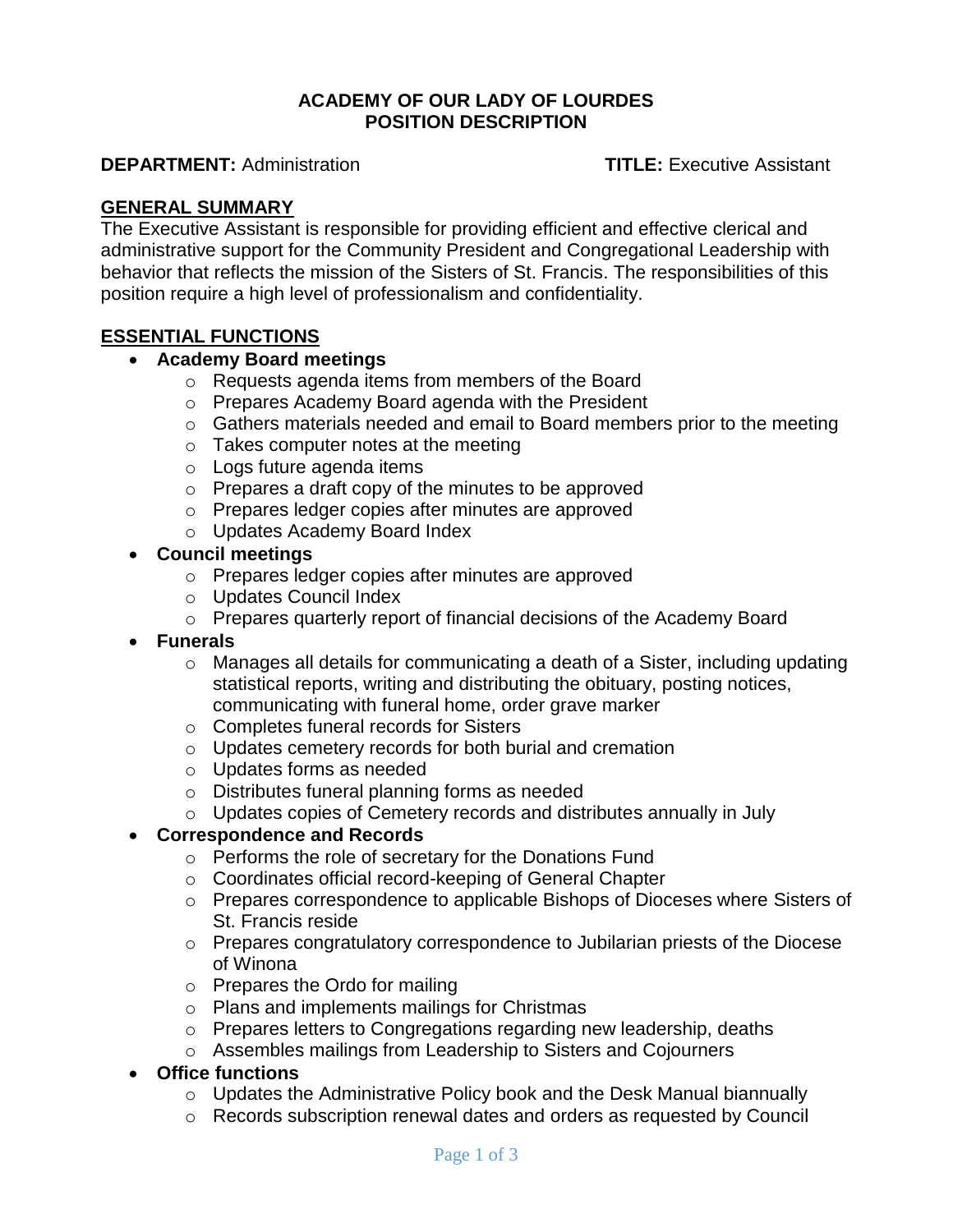*Office functions continued -*

- $\circ$  Records subscription renewal date and orders for the AH Community Room Library
- o Updates Master Calendar with leadership events
- o Maintains Office Calendar and updates with all events related to the office
- o Schedules conference calls/ZOOM
- o Creates and maintains required databases, files and other records and information
- o Communicates with Post Office regarding Assisi Heights' mail account
- o Oversees Support Office staff and equipment
- o Collects required information to prepare annual budget information for the Corporate Treasurer
- o Assists Communications office with E-communications and network messages when required

# **OTHER FUNCTIONS**

• Performs related work as required by the President

# **COMPETENCIES AND/OR SPECIAL REQUIREMENTS**

 To perform the job successfully, an individual should demonstrate the following competencies:

| Attendance/Punctuality     | Teamwork                   | Dependability                     |
|----------------------------|----------------------------|-----------------------------------|
| <b>Customer Service</b>    | <b>Safety and Security</b> | Motivation                        |
| <b>Attention to Detail</b> | <b>Problem Solving</b>     | Efficiency                        |
| <b>Friendliness</b>        | Confidentiality            | Person Centered Living Philosophy |

Must pass a background investigation, including a criminal history investigation.

# **QUALIFICATIONS**

- Post-secondary education in Business or Administrative Support, five years Administration Assistant experience, or any similar combination of education and experience
- Computer literacy with proficiency in Micro Soft Office in word processing, spreadsheets and data base management
- Ability to gain proficiency in the internal language of religious life and the Catholic Church
- Demonstrates grasp of religious values, goals and aims of the Sisters of St. Francis
- Skill in operation of various office equipment and office practices
- Skill in writing, proofreading, and editing
- Ability to communicate (written and verbal) effectively and clearly with all levels of staff, the business community and the public at large
- Ability to work independently and with others to support the overall functions of the department
- Ability to multi-task and establish workflow priorities on a continuous basis
- Ability to hold information in a confidential manner and be able to establish professional relationships with the Sisters and staff